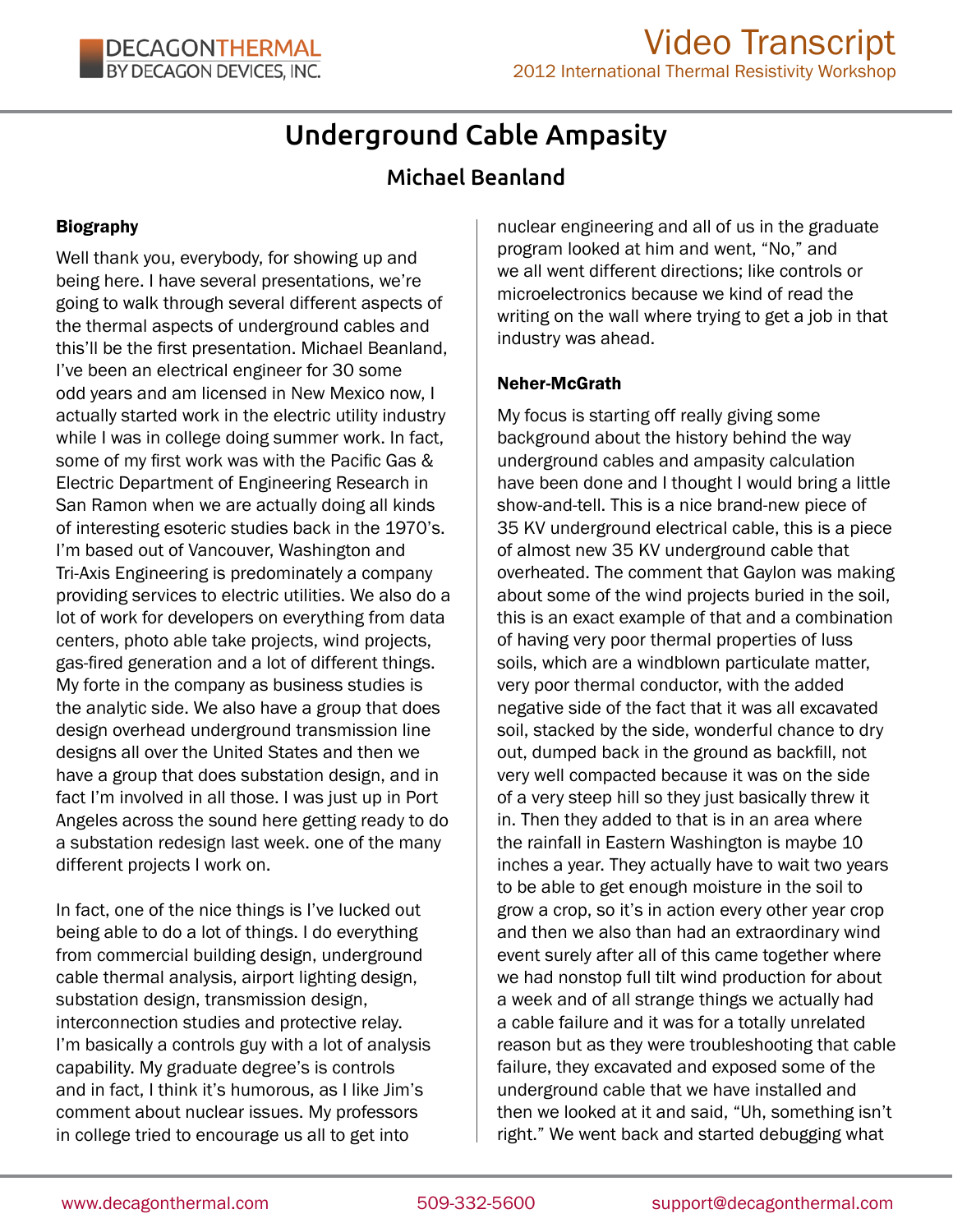happened and that was actually my introduction into cable thermodynamics. The interesting part is the cable is rated for 140°C. the jacket melts at 105°C, the cable is nominally rated for 90°C so you normally design the cable to run at 90°C, it can handle 140°C, but the jacket will melt at 105°C, it's a low-density polyethylene jacket. So that's where all of my involvement got started.

Traditionally, when somebody talks about doing underground cable ampasity calculations we go back to this seminal work from 1957 of Neher-McGrath. And Neher-McGrath presented a very detailed analytical paper to the IEEE that basically looked at and in fact, are we distributing CDs with all of the attachments? OK, so that should be in your handout. So if you really are interested in going back and looking at some of the calculations and the theory, it's very beautifully done it was a seminal work at that time. This is the standard by which all of the national letter code tables are prepared, all of the ICEA cable ampasity calculations are performed, this is the way everything has been done.

## Cable to Duct Thermal Resistance

Now the one thing is until you read the fine print in this paper you don't realize that a lot of this is based upon other work. In fact, I even have another paper that's also from the early 50's on this subject, where basically people were trying to understand and they were doing empirical studies. Before Neher and McGrath actually went through the analysis, there were basically studies trying to get an empirical feel for what the heat transfer was like, and as a result of this they looked at things and they looked at the different kinds of heat transfers that you deal with between the cable and a conduit and were trying to come up with some generic understanding of what was going on. One thing you have to keep in mind though, is these studies were performed in the early 1950's. The kinds of electrical cable that were done are different. The types of conduits that were done were different. The cable fills were different and there were a lot of factors here so

they were basically looking at cable in metallic conduit. Well we don't usually put rigid galvanized steel conduit in the ground much anymore because of the expense. They were doing fiber duct. Fiber duct used to be very common but it was in air, well I'm sorry that doesn't apply. Fiber duct and concrete, that was an old predecessor to PVC. Transite, that's asbestos concrete pipe, it's not even legally allowed to be used anymore. Very, very common though and in older cities you'll still find a lot of transite. In fact, transite was used for water pipe and flew pipe because it was wonderful ingredient, very strong and very convenient to use. Transite duct in concrete and then also they were looking at some of the studies, looked at gas filled pressurized gas insulated piping. A lot of types of things that we don't see today. The solid dielectric cables that we have today were not in use, PVC pipe was not included in any of the analysis.

## Equations

As a result of that, is some general recommendations were made, and these are some tables actually extracted from the Neher-McGrath paper, with some various constants for looking at the heat transfer between a cable and duct. If you think about it is, if you have a complicated system is you've got a cable, a duct, and you've got something around, the modeling for the solid material around is relatively straightforward but the modeling between the cable and the duct is very complicated because you're dealing with convection, conduction and radiation. None of which lend themselves very easily to analysis. So in the empirical studies, they came up with some interesting equations to kind of simplify what they did and to come up with recommendations for heat transfer.

## Table VIII – Constants

Now the only thing you got to watch out for is if you go back and look at the early papers that Neher-McGrath was based on, it's all very approximate and in fact, the papers are very interesting because they will say things like, "Well we made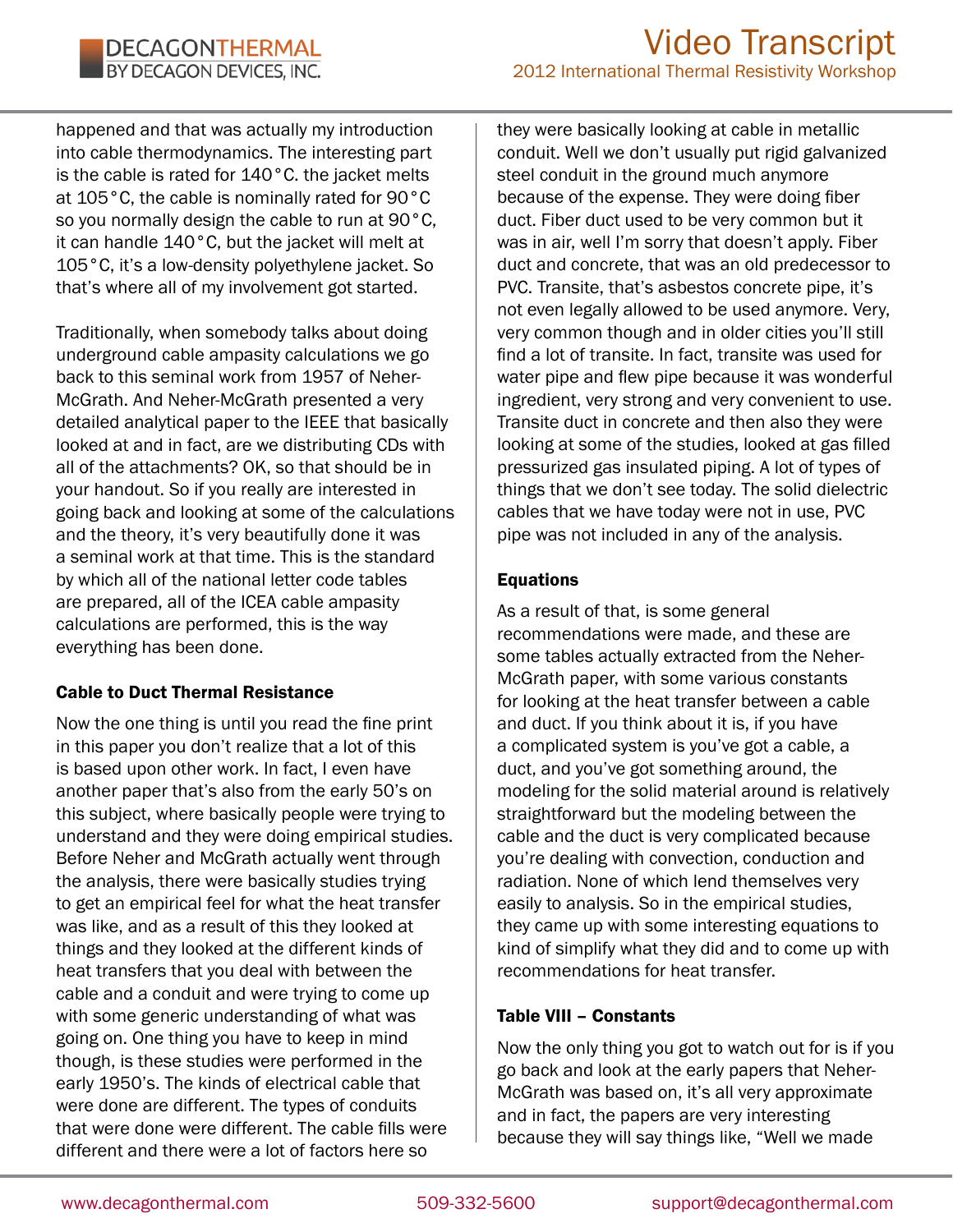an assumption, we made an approximation, we decided empirically to do this." So basically they did the best they could with the data that was available to try to get a handle on it. The one thing I noticed is if you look at the A constants in this, its 0.07, and for anybody that knows anything about significant digits that means it could be anything from 0.065 to 0.0749 or whatever. So there's a significant error involved in all of the various constants that were done and I don't believe I have them in my presentation, but if you look at some of the graphics that were used for generating some of these numbers you'll find that their data points were very scattered that the equations and the values they came up with, were just the best they could do given the empirical data that was very hard to analyze and work with. The one thing that is very interesting in all of this is that when you work through these equations the heat transfer between the cable and the ductwork is not a function of the diameter of the duct. This has a lot to do with the fact that most of the heat transfer between a cable and the ductwork is radiation and in that case you basically just have a body inside a body around it, in which case the diameter of the ductwork really doesn't matter. The other thing that is very important is if you look at the earlier studies, is that in many of these cases they might've been dealing with a 4 inch duct with a 3 or  $3\frac{1}{2}$  inch diameter cable inside and that's the kind of cable fill we're talking about that is never used today, we have much more restricted cable fill practices for a lot of good reasons.

## IEC 60287-1-1

So a lot of the modeling that was done was based upon the practices at the time which are really not representative of what we do today and were approximate. So when you get into looking at the classic calculations in Neher-McGrath and you look at the tables, you have to remember to always take them with a grain of salt because they're based on some calculations that are approximate and are based on a lot of assumptions, which may or may not be valid in your particular case, and

that was the kind of thing that we found, when in those particular cables is the IEC cables that were used for calculating ampasity assume a row of 90 which is actually degrees C centimeters per watt. And in reality we don't find soil of that low of a thermal resistivity unless it's in an almost saturated condition. So you may find that in the case where you're dealing with a lot of moisture in the soil. In the kind of installations we were dealing with the soil was very dry, otherwise, I'm sorry, the cable ampasity calculations don't cut it at all.

That cable was installed with the owner's requests using those tables and then we found out that things didn't work so well. In addition since Neher-McGrath the IEC calculations have come along and they are fundamentally the same, they are basically an analytic model that tries to go through the expression for developing an equivalent thermal resistance between the conductor and the ambient through a process, and it also has a lot of estimations and approximations that are applied because one of the things engineers like is we don't want to have to do a scientific research paper in order to have an answer. We need the most economically answer quickly so we use approximations and analytic tools and graphs and charts.

(Audience comments) I'll talk about that more because in reality there is no net heat transferred down. All heat from underground cables has to dissipate through the surface. It may go underneath but eventually it does level out and it's still going to dissipate up through the surface eventually.

And in the IEC also, not only are you looking at the losses that are created in the underground cable or by the resistance of the cable, there are some small amount of dielectric losses which is just heating through the installation itself, more significant that that usually, is that any current that might flow on the neutral conductors or the sheath on the grounded conductor, that was actually the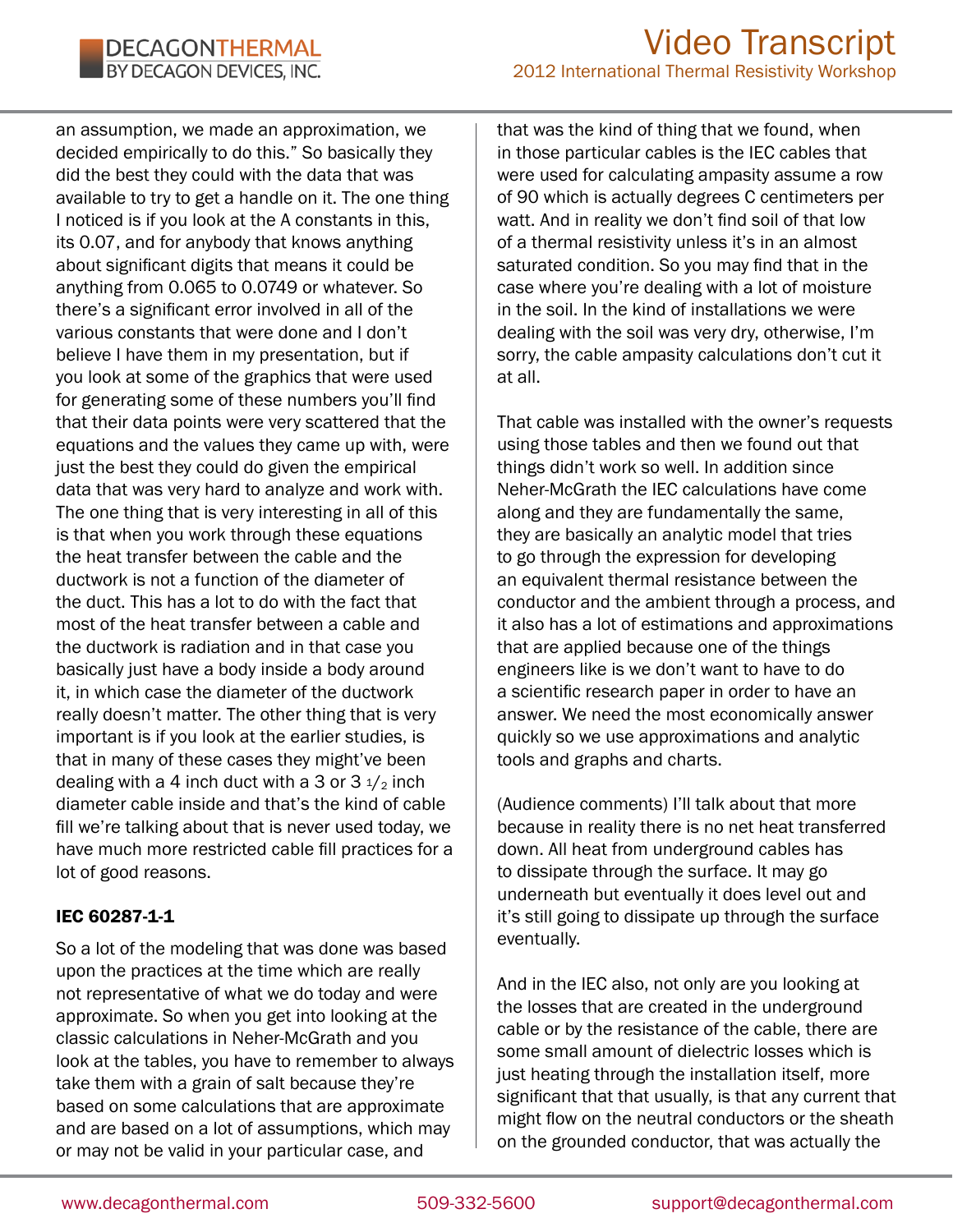fatal killer for us on these cables. I actually did field measurements and we had 600 amps of current flow on the center conductors and 200 amps of current flow on the concentric neutral. It's  $\frac{1}{3}$  concentric, so we actually had as much heat dissipation from the current in the concentric neutral, as we did from the phase in the current conductor. (Audience Comments.)

## Available Software

OK, anybody doing cable ampasity? This is what we found; is that if you go to a manufacturer it is, there a lot of computer software companies that have basically taken Neher-McGrath and computerized it. I mean you can basically slap this in an Excel spreadsheet, if you wanted to. There are companies who do this. They have various fancy graphical interfaces and what have you to be able to look at all of the different cable configurations and other things of that nature. This was just a sample, you can go out and look there's a couple of software listing services that basically you can say, "Engineering Software, Cable Ampasity," and then it will give you a list of 40 or 50 different software packages that can do this. When I got involved in this, when we had this issue, I started researching cable ampasity software we were looking at all of these and most of the software packages were up in the 10,000+ dollar range. We actually had the cable manufacturer running some calculations for us because of the cost of the software. And of all things engineering economics, the reason I got involved in this and into a lot more detail and ended up doing finite element modeling, was simply the cost of the software, is buying some packaged software that I had to kind of assume on faith and this was the industry standard we could have gone that way and just come up with numbers, but I said, "Well wait a minute, there has got to be a different way to do this," and researched and came up with what I ended up doing.

#### Conductor Loss Calculations

We talked about this just basically, the heat loss in the conductor, things that have to be taken into consideration is conductor resistivity increases with temperature. So there is, in essence, a bit of a thermal runaway issue with that because as the cable gets hotter and hotter if you have a constant amount of current flowing through it more heat is dissipated because the resistance of the conductor increases so that effect has to be taken into consideration. The induced currents on the sheath in neutral and this is your question, this is what really happens...(Audience comments) I don't know if I have a chart that shows losses but there are some standardized equations and if I don't actually have them in the slideshow, actually they are just a couple pages down and I'll show those equations.

Whenever you have multiple conductors, so if here's my three-phase conductors and many of the standard historic practice, actually, in the ICE tables, have these spaced 9 inches. And they say, "Okay, here we go. Here's your cable to cable ampasity, cables are spaced 9 inches apart, and flat configuration X number of inches down below the grate, here's the thermal rating of the ampasity of those cables." The one thing they don't do a good job of reminding us of, is that which is kind of like in the small print, is that if you have a concentric neutral or sheath around that, that is electrically conductive, that the current flowing in this conductor and this conductor and this conductor, will induce a voltage on that conductor and if a circuit is made to allow current to flow, current will flow in that conductor. Current flowing in a conductor generates heat. So if you have a path, if you look at those samples and, in fact, there's a little piece out on each of those tables. If you look at the concentric neutral around that is, the presence of the conductors around that other conductor, they produce a magnetic field, the coupling on the magnetic field on each of those wires ends up inducing a voltage and if you give that voltage path for current flow you will get current flow. So it is actually not unbalanced, it is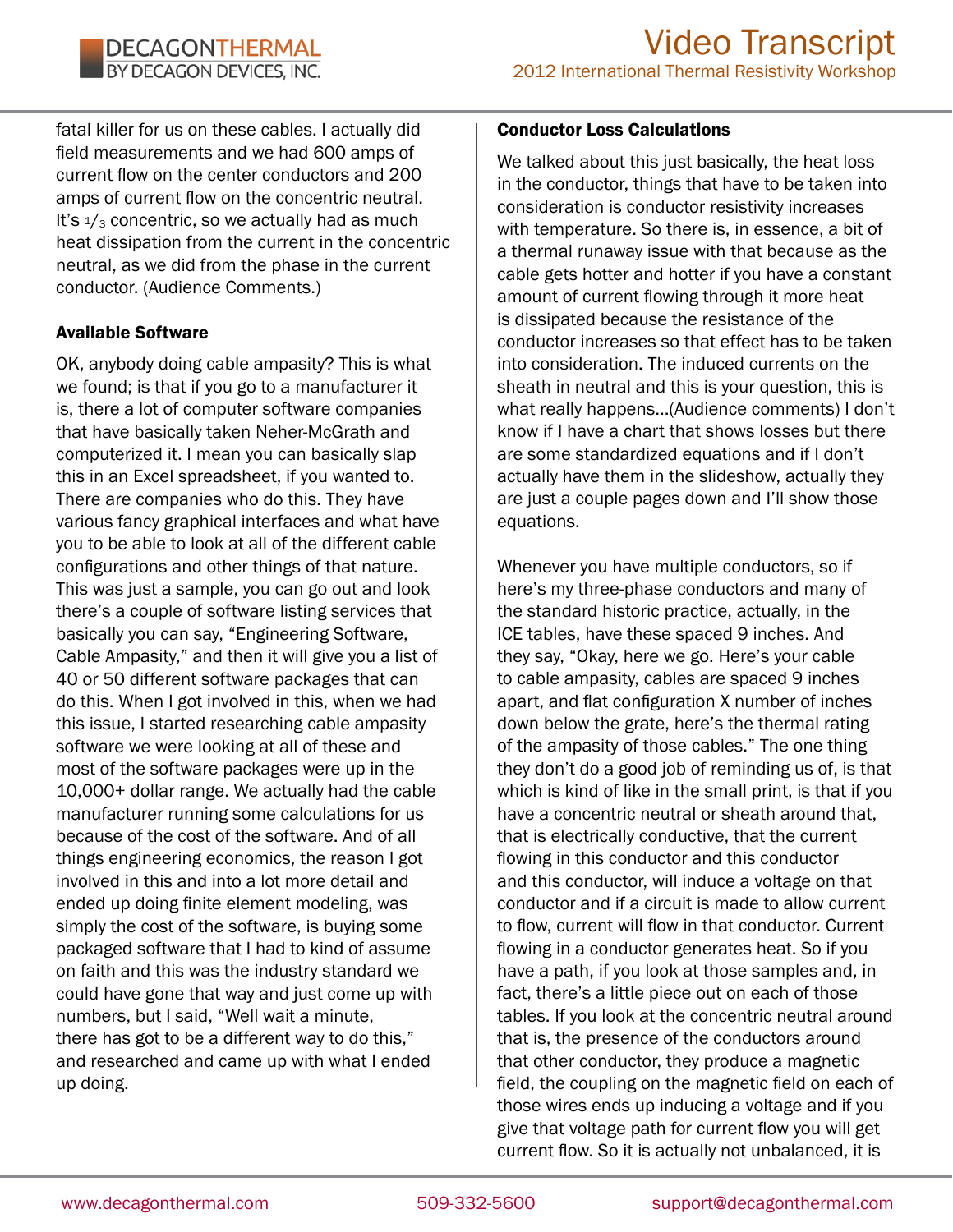the fact that you have induced current on those concentric neutrals, if you give them a circuit to flow on. I will be going into that actually quite a bit more detail. Another part of that is dielectric losses and that is actually just the fact that you have an insulating material with an electric field on both sides of it and the changing of that electric fields involves some losses in that material. Those losses are normally extremely low and for most electrical engineering purposes we neglect those because the losses in the central conductor are so huge relative to that. You know the dielectric losses or infractions of percent so we normally don't pay too much attention to it.

## Conductor Loss

Issues again about conductor loss; things that all have an impact, that have to be worked through. There's lots of good data about the conductivity of electrical conductors, but the fact of the matter is that when you have current flowing in a conductor you get a magnetic field. AC conductors in particular, that magnetic field then has an affect on where the current flows, where the electrons choose to flow in that conductor. And we have what's called "The Skin Effect," which means basically that the electrons prefer to flow on the outside of the conductor. That when a conductor gets very large the current density in the center of that conductor gets very low and that's "The Skin Effect." "The Skin Effect" because you have a varying current density across the size of your electrical conductor creates the AC resistance to actually be different from the DC resistance because of the changes in current density. Here, Jim, you were asking about the equations for thermal characteristics of different materials and the change in resistance is those are actually the two factors. For aluminum standard electrical aluminum 0.00395 per degree C and that's on a unit basis. Copper is there right below and then the actual equations that are typically used to calculating the resistance based upon a change in temperature are the two equations given down at the bottom.

(Audience comments) Well, overall the losses in a collection system in a large wind project conductor losses are probably 1%. It's not unusual in a very large project to have the whole transformation losses, so that basically includes an initial step up transformer, the underground high-voltage collection system, and the final step up transformer to the grid to be about 1% each. So it's not unusual to have about 1% losses in step up transformers at the individual units, another 1% in your collection system, and a final 1% of losses in your final step up to the transmission grid. Rule of thumb, and that's all.

One of the things that we do whenever we're designing such a thing is we do an economic conductor analysis and we look at the value of those losses. So if the value of the losses is very low, where you're willing to sacrifice, you're going to put less material in the ground because it's cheaper and as a result you're going to have increased losses but as long as economically that's acceptable to you, then that's fine. On the other hand, if you're dealing with the value of that power being very high then you want to reduce your losses so again you are going to look at the lifecycle economics. So that's actually where you get out of the engineering and into the economics side of the whole project.

## Skin Effect

Here's an example of "Skin Effect." I did not create that, there is a note on there, but it basically shows that the current density varies in a large conductor and this happens that the skin is 6 inches, so this conductor is on the order of maybe 12 inches in diameter, and it's just to give you an example, it's not a realistic conductor, but it shows that there is a decrease in current density as you get towards the center of the conductor. And that's what's responsible for the increased AC resistance of a conductor and as a frequency goes up is the electrons prefer to flow on the outside, more and more of that conductor. To the point where when you get up in microwave frequencies, it is not unusual to use hollow conductors, which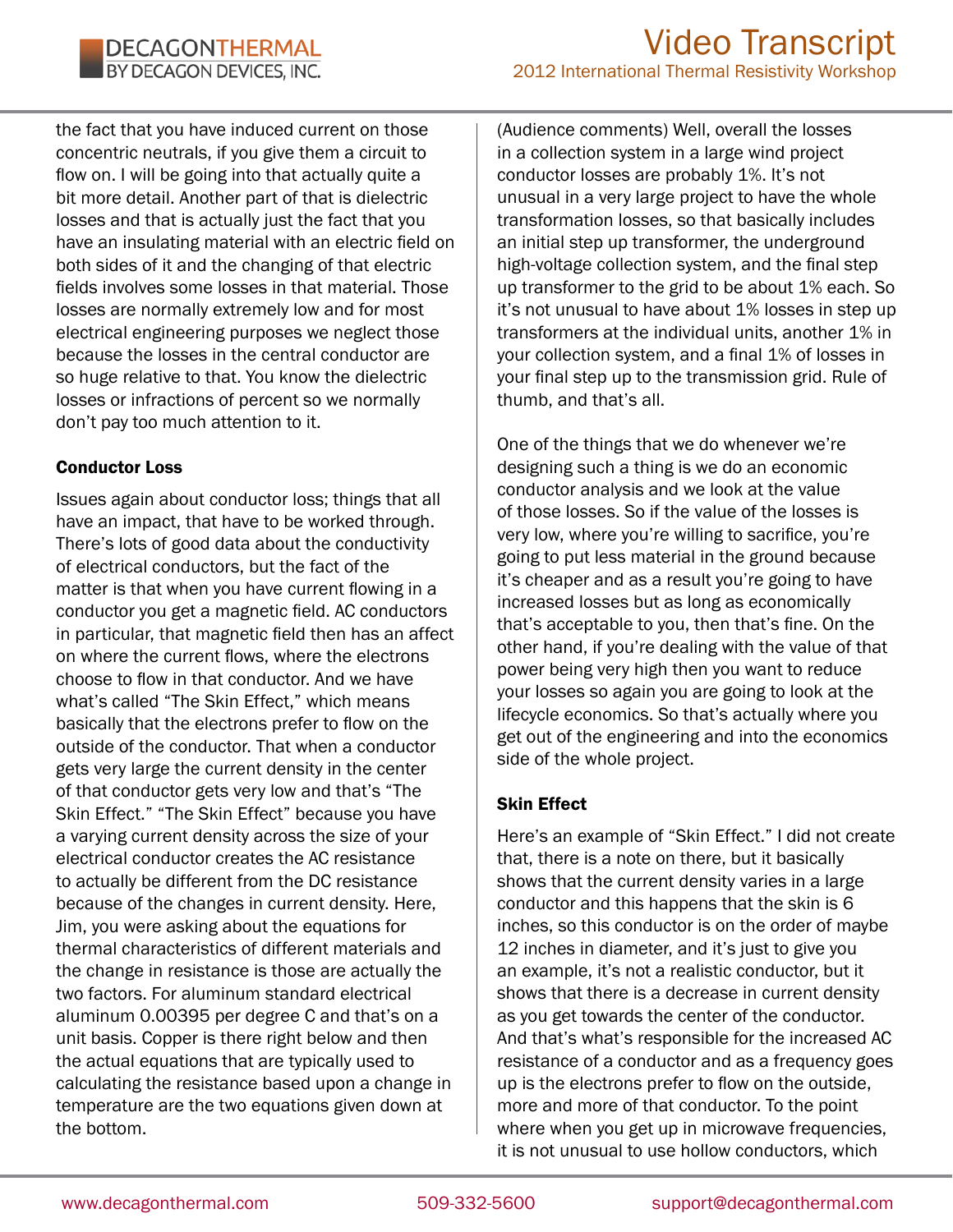are called waveguides. And in fact, at those very high frequencies often what you will have is a tube with plated silver along the inside of that tube and the fact is that all of that energy that is flowing at those microwave frequencies is flowing on that silver plating. Because of the fact that at those kind of gigahertz frequencies the skin depth is so thin that there's no reason to have a solid block of anything in there because the electrons don't care, they don't use it. So, at 60 Hz it has a very small effect but at higher frequencies this has a greater effect. One of the things I have learned is this is a complicated issue when you deal with harmonics because in essence if you have a harmonic rich current it is that harmonic current that is going to have it's thinner skin depth and is going to tend to flow on the outside of the conductor. So, in essence the effective resistance of that conductor goes up for harmonic currents. There actually are some adjustments I've seen in some modeling software that tries to take that into consideration. Normally in a power system the harmonic content of the current is below 5% and we just let it go, we don't pay too much attention to it. On the other hand, if you were doing this work in a facility like a steel mill where you are dealing with an arc furnace and the arc furnace has a very high frequency component. Then the resistance of the conductors is going to be strongly affected by the frequency characteristics of the current that you're flowing.

So you may look at something and say "Oh, I'll put in 1000 kcmil of conductor because I know I have 1000 amps of current to flow and all of a sudden you're melting that conductor because of the fact that at the higher harmonics the electrons are all flowing on the outside of that conductor, increasing the heating. Heating is I2R and it's I2 by density so you can end up with a lot higher heating because the current is flowing on the outside.

## Proximity Effect

Proximity effect also has an influence in current density and as a result the effective AC resistance. This is actually a little quick modeling idea just to

provide a graphic image. Three conductors each carrying the same amount of current 120° C like in a standard three-phase system, however the magnetic fields of each conductor affects the other conductor and as a result the current density has a gradient across the conductor. In many cases that's not a big issue but it's something that at least has to be considered.

#### Induced Currents

This is where we get into the discussion of induced currents. That's the current that flows on the concentric neutral in the cable. These are just some classic equations for calculating what the induced voltage will be, and actually this is the mutual coupling x of m which then has to do with the amount of voltage that is induced on a conductor as a function of the current and the mutual coupling to that, the x of m and so when you calculate basically the mutual coupling to the concentric neutral and then you look at the current flowing in the adjacent conductors and you go through the calculation process to determine the voltage rise on that concentric neutral.

## Induced Voltage & Current

Here's also just an example of the same issue, this is out of an IEEE standard, and it shows the various calculations used for looking at the proximity, the induced currents depending on the geometric configuration of the cables. And it's really just looking at the geometry is if you have three cables equilaterally well they all kind of influence each other equally because all the cables are equidistant. Whereas, often what we find in electrical circuits is we'll find cases where because you're putting them in conduits is the cables are arranged physically differently. And the one thing to note on this is that the driving force is always the induced voltage on the shield and that is in volts per mile, volts per thousand feet, volts per foot; is anytime you have a conductor exposure varying magnetic field there will be an induced voltage, sorry that is electrical engineering basis of it. Whether or not there's any current flow on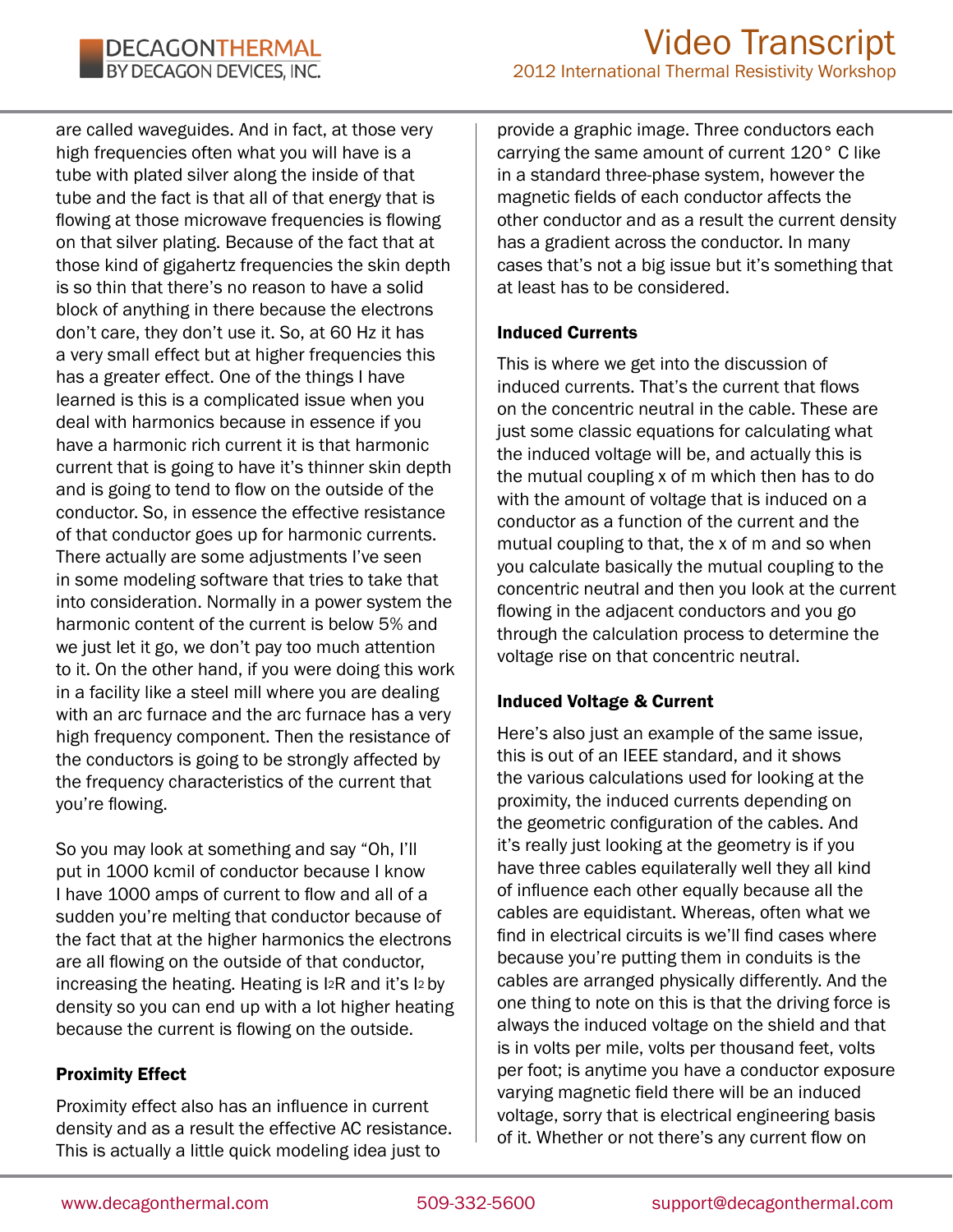that depends on whether you provide a path. If you short those conductors out so that you created a circuit, yes, you will have current flow and then you get into the shield loss which has to do with the resistivity of the material and the amount of voltage present, the resulting current flow I2R, watts per foot, watts per 1000 feet.

The thing is in American standard practices, this is part of the very interesting things we learned in the 35 KV wind collection system world, when you build an underground distribution system for supplying power to loads, because you're dealing with safety is the concentric neutrals are all bonded together and grounded everywhere. So you have all of these paths where all of the grounded conductors, the concentric neutrals, are all hooked together. Every time these go into a vault the grounded concentric neutrals are bonded together and a ground rod is driven. Every time there's a transformer the concentric neutrals are bonded together and a ground rod is driven. So you are providing that path for the circulating current. In transmission cables above 115 kV there's a different practice and you actually open shield your cables, you do not provide that path. Well, the problem is 35 KV cable looks like underground distribution cable and if you install it like underground distribution cable you'll get current flowing on the concentric neutral.

#### Induced Currents

These are the fundamental equations on how it's done. Here is the example, the sample I passed out. This was my rude awakening into the subject. This was what we had: 35 kV 1000kcmil cable, should have been rated for 600 amps, if I looked at a standard ampasity book, not a problem. However, we had 200 amps of current flowing on the concentric neutral, I actually went into the substation while this cable was in service, the concentric neutral was grounded everywhere so it wasn't going to be an issue. Grabbed my little Fluke Clamp Amp Meter and went to the pigtail where the copper wires came together, put my clamp on it and went, "Oh my gosh, what is this?"

Our first assumption was where is this unbalance coming from? Why do we have all this unbalance? And it wasn't until we actually got into the calculations for the induced current that we really realized it had nothing to do with unbalanced ground fault current or anything like that, it was induced current, and that's what happened.

Actually, I was thinking as Gaylon was making his presentation. My first involvement in a lot of thermal issues was when I was in Palo Alto, California as a major electrical engineering manager. We had a 60 kV underground cable and we had to expose that cable and we were worried about the temperature capacity of it and we found out that it was buried in a really funky material called "limestone quarter to dust," which was a very interesting term that a lot of people haven't heard of but it is actually a standard specification for thermal backfill.

And the other thing that I recommend for anybody who's interested in the subject of thermal runaway, in particular, is in 1998 in Auckland, New Zealand there was a major catastrophe on the electrical system. Their underground cables had been in service 4 years, they were all, if I remember right, they were basically oil filled metal pipes with three-phase conductors inside. Everything worked wonderfully for years, Auckland had continued to grow, load when up. They had an extraordinarily dry year. What happened was the clay type soils around the underground cables dried out, and as the cables kept producing more and more heat, they dried out more and more of the cable. Until the cables were operating hotter and hotter and one of the things that happened was, it wasn't a thermal failure but as cables get hot they expand. Metals expand when they get warm. The cables basically, the copper cables inside the steel pipe pushed their way out of the pipe and ruptured the pipe and destroyed themselves. And It happened sequentially. They had a single cable fail well they went, " Oh okay, incidental, just happens. We'll just move all the load under the other underground cables." And another cable failed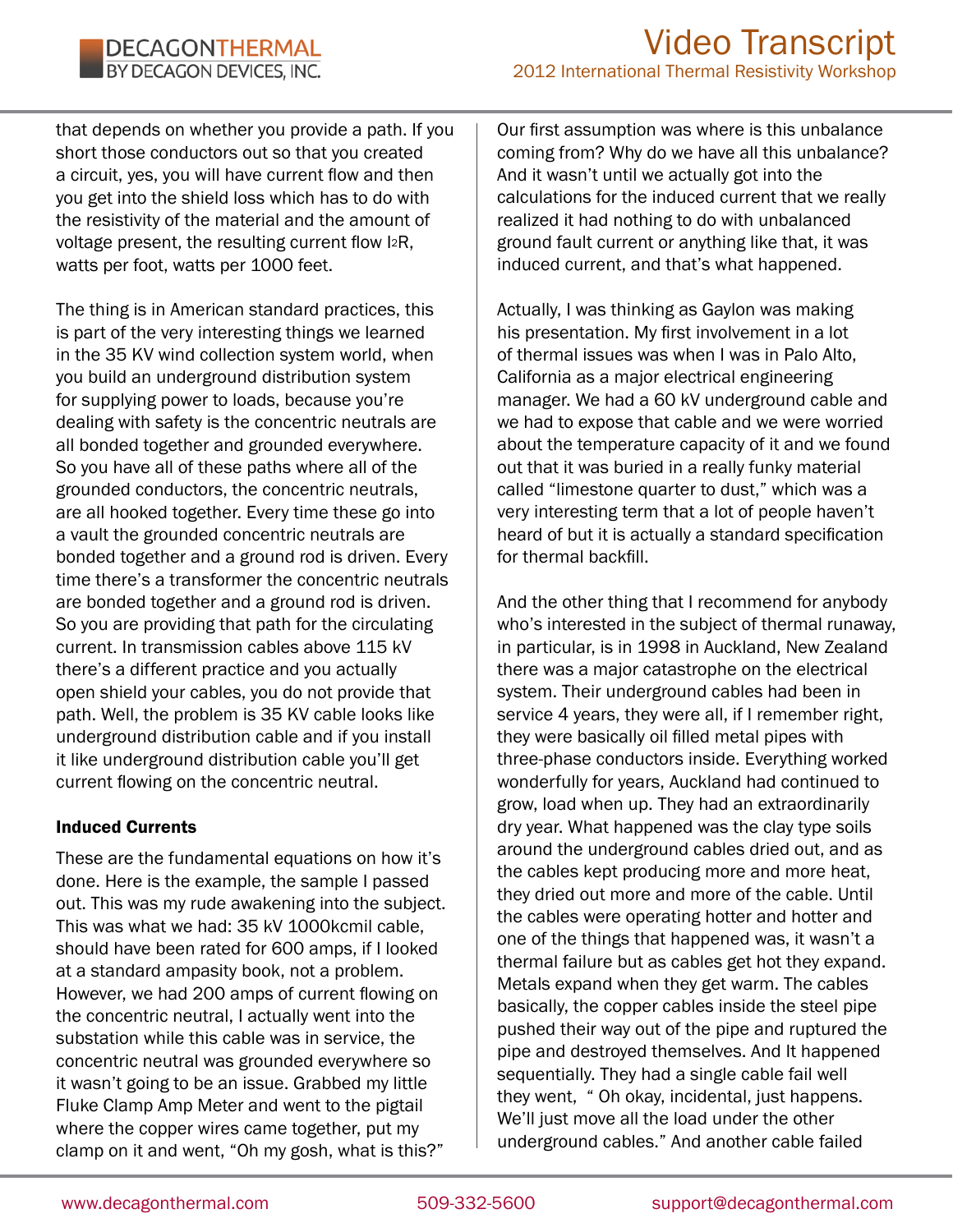and all the cables were underground, they had a sequence of failures to the point where all of their underground cables failed because they kept, because nobody understood the whole issue of thermal runaway and the thermal issues involved in the underground cable design. They ended up fixing the whole issue by building overhead power lines down a railroad corridor because the entire central business district of Auckland, New Zealand was without power, for weeks. Basically, it was an economic catastrophe. There were heads that rolled massive changes in the political and economic structure for the utilities at that company. So I commend you, if you do a little searching out there there's really some excellent papers on the subject. So if you're interested in and knowing a little bit more about what can happen with the thermal aspects of underground cable I would highly commend doing a little bit of research on that.

## Induced Currents - Finite Element Image of Magnetic Fields

Okay we were just talking about the induced current on concentric neutrals, this is an example of a model simply of the magnetic fields inside electrical cables and you would think and we all do is if you have three electrical conductors and each is carrying current 120°F out of phase so we know that the current cancels and so you say, "Well, the magnetic field cancels." Great, well that is true, if you're out far enough away from the three conductors that it looks like just one big conductor with no current flowing. Okay, because the magnetic fields cancel. But you have to be far enough away. When the conductors are in close proximity to each other you do not get magnetic field cancellation and the result is that if you have a shield around the, that's the conductor, that's concentric neutral, you are going to have a magnetic field on different conductors in that concentric neutral and therefore, you will get a voltage rise induced on those conductors. And if you give it a path you will have a place for current flow.

#### Mutual Coupling Analysis

My personal cheapness with buying software what was led me into finite element modeling and it has proven extremely valuable. I guess it's because my bent is being kind of an analytical guy, I wanted to be able to really get a better physical understanding. I hate plugging numbers into a software package and having it spit a number out and I don't understand that number is. I can say, okay, there's the number 642, great, I have no idea what that means but that's the number and we'll go from there. The beauty of finite element modeling is that it gives you a much better understanding of the processes involved and it helps with your understanding of what you're doing.

The particular software that I chose to use is a product called QuickField, there's a lot of different finite element modeling software available. I looked at several of them and there were some interesting ones that weren't supported or required in AutoCAD interface or other things of that nature. QuickField is a very simple package, it allows you to build rudimentary geometric objects, circles, boxes, lines, and assemble those into a model. And then the physics of that model, looking at the conductivity and the magnetic fields, are all embedded in the software. So by providing it the data and you build the physical model you can actually do some quite sophisticated modeling. When you build a physical model not only do you have to build a model of the conductors but obviously the conductor just doesn't sit there, it's got current flow, it's got conductivity between conductors and then those are parts of what you have to do to be able to look at some of this.

## FEA Induced Currents

Here is an example of a very simple finite element model and this is the kind of thing that works very nicely; in this case I was looking at the magnetic fields between the conductors. I had three conductors in an approximant trefoil, as we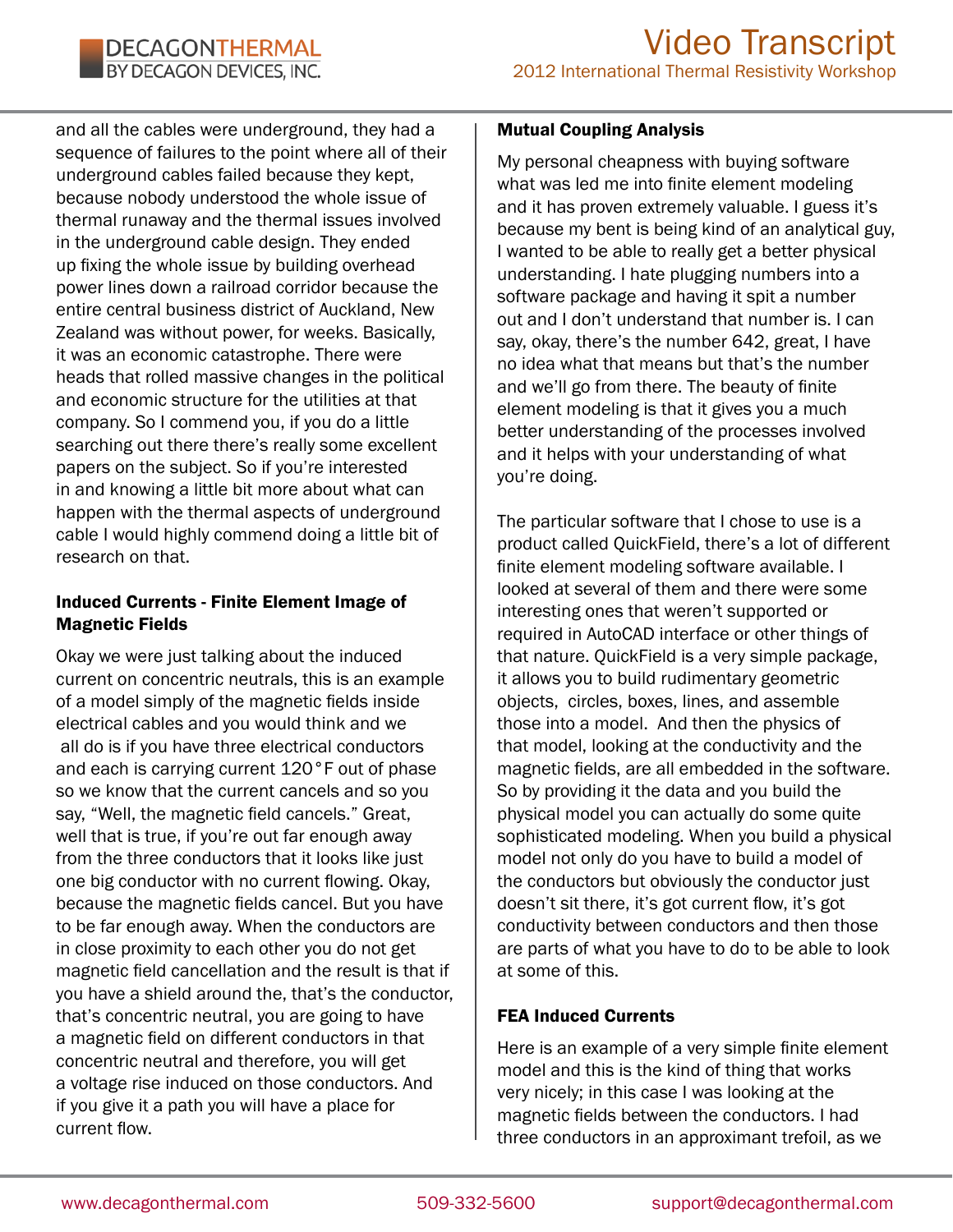call it, and the way we often installed conductors is if you think of them inside a conduit they're squeezed inside, I'm looking only at the magnetic elements of that or the current carrying elements. I, also, because I was curious I threw a ground conductor over here because a lot of times when we do underground electrical systems we throw a ground wire in the trench and it may be off to one side, maybe underneath, it may be someplace in there. The other part about this is that, obviously, the model is in the real world and the real world is huge and I'm not going to be able to model everything so I have to put a boundary around my project and I have to constrain my project in some way and define that. In this case, because all of the material in the soil is considered nonmagnetic and what I'm looking at is magnetic properties, I just basically build a model around it to constrain it so I can look at the magnetic field around the cables but I don't really care too much about what happens beyond that because the magnetic field might go out there but that's fine, so I constrain my model by building a boundary.

## FEA Induced Currents - Electric Circuit

The other thing you have to do is provide the electrical conductivity for the model and this is an example of the electrical conductivity model that I built where I looked at the soil electrical conductivity, my concentric neutral electrical conductance, the ground wire that I put in and then the phase conductors and then I actually drove the phase conductors with current. So by defining all of those currents the software will allow me to put currents on specific conductors and allow currents to flow on other conductors and what I found worked out very nicely is where you have a system that has grounds in to the earth you may want to consider some kind of possible remote infinite earth return path. I got in the habit of throwing that in there, the reality of it is essentially because it's a higher resistance no current flows through it, but it actually helps stabilize the model and there's even a place for electrical conductivity in the soil, but if I don't put in electrical conductivity in it, it doesn't happen.

(Audience comments) There was no conductivity at all in the soil, and the reason we do that is the particular design cases that I was working with were, in essence, dry soil and when I'm only looking at the soil immediately around the conductor's and I think there is actually a value in there for the resistivity of conductivity is so low relative to the aluminum and the copper conductors and has negligible impact. (Audience comments) In these cases the current flow is really balanced and constrained to the conductors of the concentric neutral in the ground. It's not an issue, however, if you're doing fault current studies where you basically are allowing the current to flow into earth then you do have to look at that and I have done some of those. The challenge gets to be, it's actually very interesting to look at the soil resistivity but between two points in the current path. You can do that with finite element modeling. so you actually do use typically it's 100 Ohm cm I believe is the standard solar ground resistivity that we used.

## FEA Induced Currents - Resulting Current Density

Here's the example: so that physical model coupled with that electrical model gives us this resulting information. And you notice this says "Current Density," and you look at these and go, "Well, gosh the current density's relatively moderate." The part that you can't see very well is the fact that there is this little thin ring here is the equivalent concentric neutral, that if you took the round conductors and flatten them out into a cylinder of equal area so that you would, in essence, have a good handle on what you've got. This is what you end with; this is what happens, is you actually end up with incredibly high current density flowing in your concentric neutral.

## FEA Induced Currents - 13% of phase currents

This was a particular model that I was using in this case with 400 amps on the phase currents,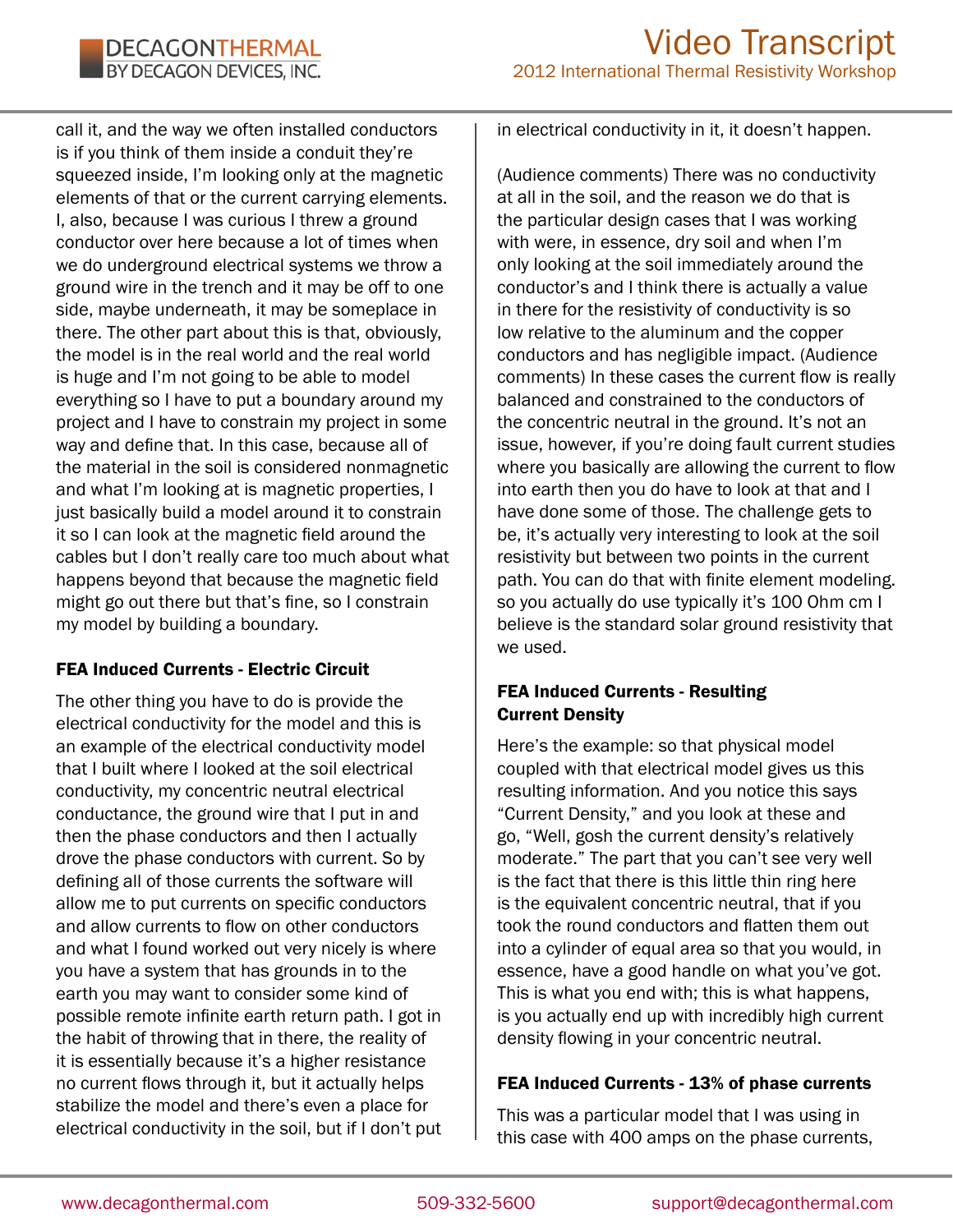the induced currents ended up being 13% in a triangle. I was told I only have five more minutes so I'll try and hurry this up. I think I am getting pretty close to the end here.

## FEA Induced Currents - Flat Cables

Now, that was triangular. Here are some cables flat that were installed like they were at the Stateline Wind Project and, again, using this kind of 9 inches on center. What happens in this case is the magnetic fields don't cancel as well and as a result the modeling indicated that the concentric neutral currents would be about 35% of the phase current and my field measurements came out to be 33%. So it gave me a very warm and fuzzy feeling that the modeling was an accurate tool for modeling a real world situation because I knew I had 600 amps flowing on the conductors and measured 200 amps on the neutral and the modeling said I should have had about the same amount. It's kind of like when you use software and build a model and it gives you results that you can validate; you can sit there and say "Okay, I believe these numbers now", and then when you go on to do something new that you don't have real-world tests from, you can now have a lot higher degree of confidence.

## FEA Benefits

Why do you use finite element modeling? It's because of the fact that you can have as many conductors and as complicated electrical system as you want; they can be in any physical configuration, not just the standard IEEE's, they can be spaced any way you want, you can have them in 3,6,9,12. You can have them in different spacing's in any arrangement. You can play with the phase arrangement not just ABC, but you can put ABB, ACC. You can throw them in ground wires, which is something that the standard calculations don't give you. What kind of induced current might I have on that ground conductor, depending on where it is installed and also you can look at the effects of any magnetic materials if you happen to have conduits or pipelines.

## Nine Conductors with Grounds

Here's an example of a finite element model with ground conductors located tight in the bundle. Again, there's the electrical model. It's the same thing just three times as many. It's relatively simple and straightforward to do some very complicated modeling.

## Control of Induced current

We were talking about induce currents. I still have a lot to go here. Will it cause you grief if I go a little over? When you have a current flowing on the concentric neutrals or shield, as I said, as there's induced voltage and if you give it a path you run into a problem because you have current flow. There is a technique, which is called open shields cross bonding and trefoil. Each one of those does it a little different. When you open a shield you basically do not connect your conductors together is if I have three phase conductors and I have concentric neutrals. So pretend these are the cylinders in concentric neutrals, and if I ground these three on one end and leave the others just sitting there, I have no path for current flow. So I will not suffer the heartbreak of the heat induced by the current flowing on the concentric neutral which is what open shield does. The problem with that is at the point where the shield is open you can get elevated voltages and depending on what that is and especially during fault events where currents are very high because the voltage is proportional to the current, you have to take special steps which you get into what are called shield voltage limiters which are basically surge arresters.

Another technique that is used. If I break my cable up into segments and then actually connect my concentric neutrals and in a crossover fashion at various points, it's called cross bonding and I will be talking about that in a little more detail, I can basically cancel the voltage on my shield because I can take one third of the length and then one third of the length and one third of the length and I can connect those on A phase, B Phase, C Phase,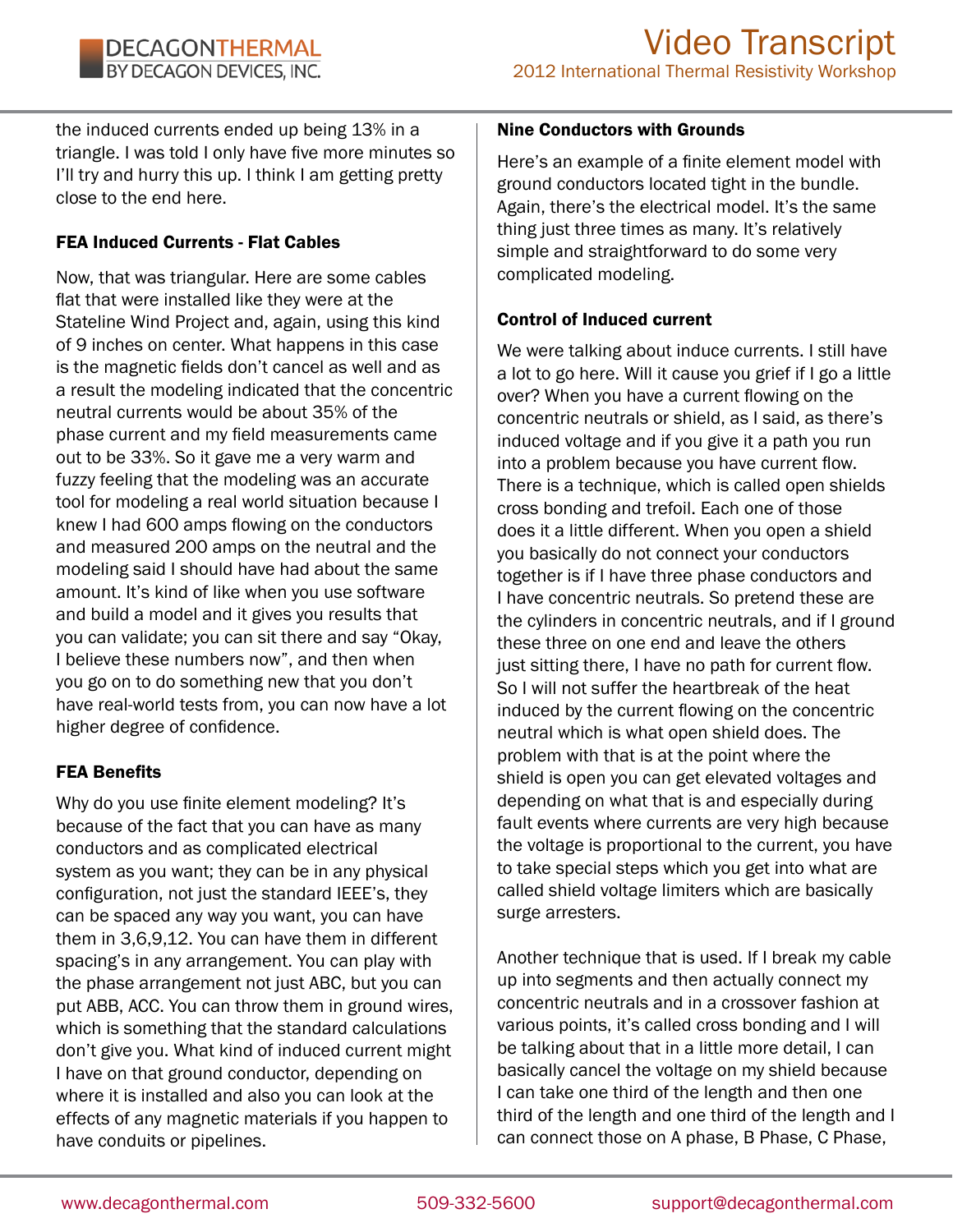connect the shields or the neutrals together on those. Now all of a sudden what I have is the induced voltage on one, the other one is 120° out of phase, the final one is 120° out of phase, the net result between end to end is negligible. So you can actually then reduce the amount of current flow. However, both open shield and cross bonding takes work, extra equipment, and special design. What we found is usually most economic is if you just put the conductors in a tight trefoil, the amount of induced current is low enough that you can live with it and you're concentric neutral doesn't pose a problem.

#### Review

So quick review. We talked about the history of Neher-McGrath history. I do commend you go back and look at the old papers, it's very instructive if you're interested in understanding why we use the numbers we use and where those numbers came from. Take a look at the IEC method, this is actually in the documents I provided. It's interesting to look at but it's fundamentally the same practice, It looks at a net thermal characteristic. There are a variety of software implementations of Neher-McGrath and IEC available, if you want those, go for it. However, in my opinion there's a better way. Something that gives you a lot more flexibility and that's finite element modeling. It's very straightforward, it gives you a much better understanding, it's also one of the things we'll talk about later, it's excellent for mitigation when you're dealing with, how do you fix a problem that you know you're going to have. When you have very poor thermal soils what are you going to do about it? Okay, well finite element modeling is very good for really understanding how to go about doing that.

We talked about the heat loss, what the sources of heat loss are. AC resistance versus DC, induced currents, and then the induced currents and then what you can do with the induced currents, if you want to. That summarizes my first presentation. At this point we are headed to a coffee break.

#### Questions and Comments

Question 1- Gaylon Campbell: "Why did they use the flat versus the trefoil configuration when they installed those originally, is there some reason for doing what they did?"

Yes. This is straight out of the IEEE and if you go to ICEA cable ampasity calculation, they provide you with the cable ampasity for that flat arrangement and there's a standard spacing on all of these cables. So what the owners said is, "Oh, well what's an easy way to put these cables in the ground. I'm going to dig a trench and stick the cables in according to that configuration or roughly 9 inches apart; I know what the ampasity is going to be, it's very simple to install and build and that's what we're going to do." And it was based upon the fact that nobody had looked at the modeling, nobody had looked at the thermal characteristics of the soil. The thought of actually testing the thermal resistivity of the ground had never occurred to anybody, prior to this time. You went to the standard tables and they were based upon a row of 90, okay. Does anybody know where that number came from, no. Does anybody know if that number applies, no. Are we going to use that number because that's what the standard has been for hundred of years, yes! And that's where it came from.

Question 2 - "What kind of education is there for not using these standard values?"

It's a training process. The education is the fact that when you have a multimillion-dollar cable replacement program on a brand-new project, the developers of those projects become aware. This project was a Florida Power & Light Project. We put in cross bonding and replaced a lot of cable. Every project since then has evolved because the owners of the project realized how important that was. We, as engineers, have consulted on a lot of other projects. We've brought that up to the attention of the developers that you have to look at the thermal resistivity of the soil as part of the design. It has now become standard practice,